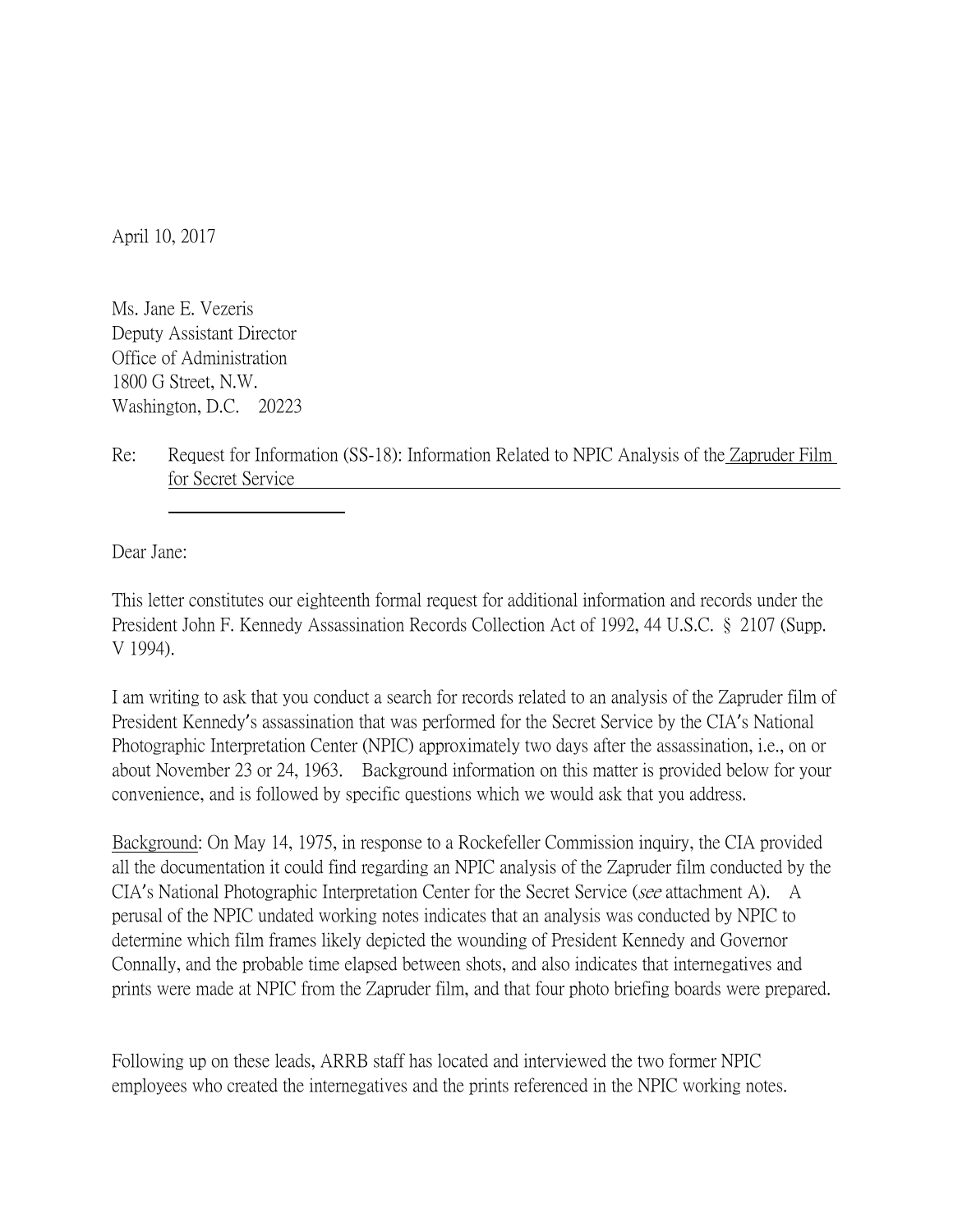Ms. Jane E. Vezeris April 10, 2017 Page 2

They both remember that the event in question occurred within two days of the assassination, and prior to President Kennedy's funeral (which took place on Monday, November 25, 1963). The NPIC supervisor for this activity, who was the color lab manager, distinctly remembers that the Zapruder film was delivered to NPIC by a Secret Service agent named "Bill Smith;" that this agent said he was delivering the film to NPIC in Washington from Rochester, N.Y.; and that the agent remained in the room during the analysis and subsequent production of internegatives and color prints from selected frames of the movie. The color lab manager remembered that the agent not only delivered the film to NPIC from Rochester, but that he was the person who defined the tasking--which was to choose selected frames from the motion picture film, and produce enlarged color prints for briefing purposes--and was the person who guided the analysis of the film and was instrumental in selecting which frames would be used for briefing purposes.

Attachments B and C reveal that the Secret Service did obtain two copies of the Zapruder film from Mr. Zapruder on November 22, 1963, and attachment B specifies that one of these copies was sent to Washington on November 22, 1963.

What remains unclear is whether the copy transmitted to Washington first went to Rochester for some reason, prior to being delivered to NPIC in the Washington Navy Yard approximately two days after the assassination; who gave the direction for this activity in the first place; for whom the briefing boards were being prepared; and whether Bill Smith is the real name of a Secret Service employee, or a pseudonym.

Specific Questions: Accordingly, we ask that you make every attempt to locate records which are responsive to the following questions:

- (1) Who was "Bill Smith?" If a Secret Service agent or employee, to which office was he attached? If a pseudonym, we would like to examine records which reveal his true identity and for whom he was working. In the event your search for the name Bill Smith does not uncover such a name, we request that you provide the names and work affiliations of all Secret Service personnel involved in photographic work in 1963.
- (2) Who ordered the NPIC activity, and why? For example, for whom were the four briefing boards mentioned in attachment A prepared, and subsequently delivered? (It is known that one briefing board, at least, was retained by the CIA, since it was delivered by CIA's HRG to NARA in 1993.)